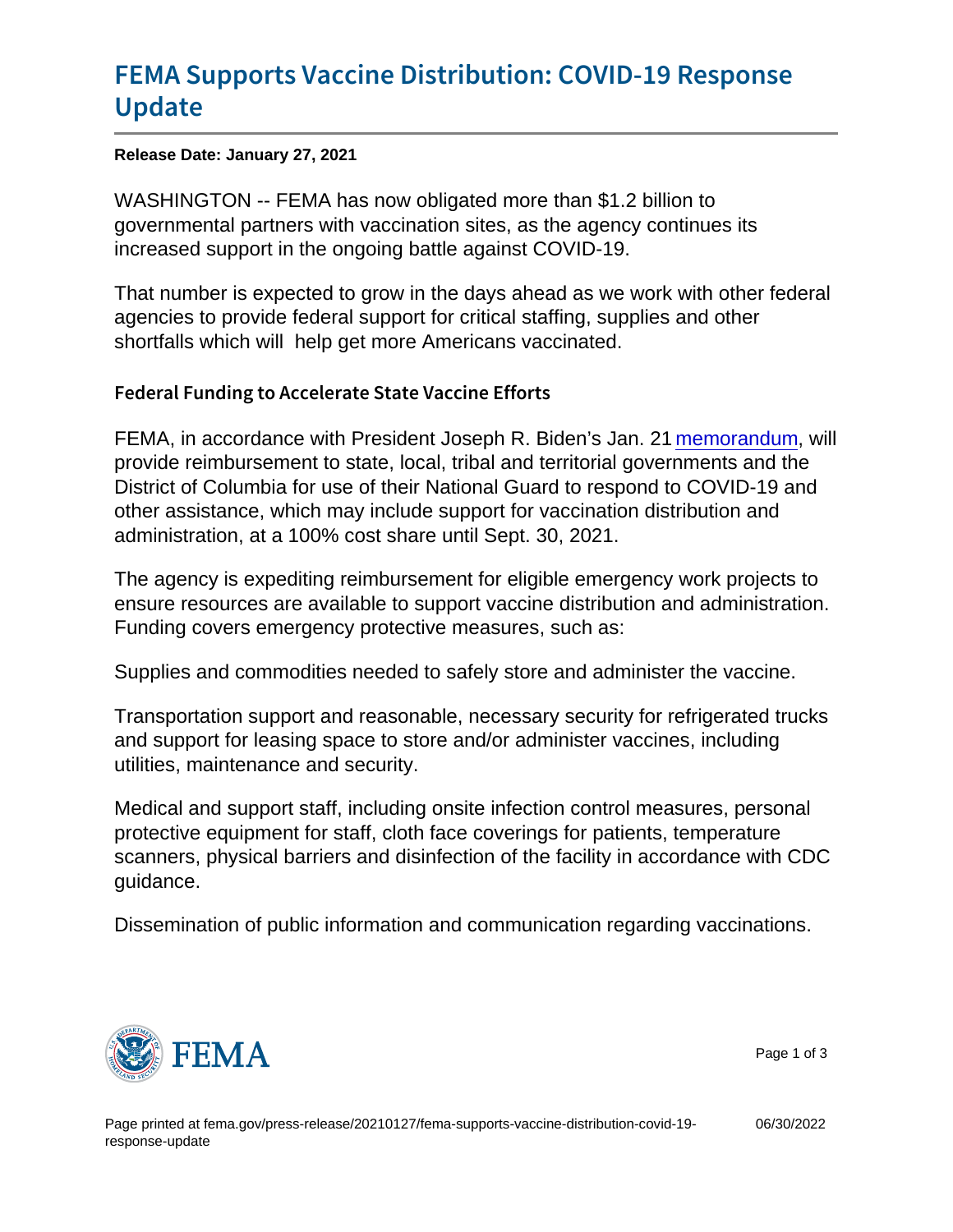As of Jan. 26, FEMA obligated more than  $$1.2$  b itb states, territories and tribes for expenses related to COVID-19 vaccination at 100% federal cost share:

- \$219.5 million to Maryland.
- **S216 million to New Jersey.**
- **S466.8 million to New York.**
- **51.6 million to Pennsylvania.**
- \$76.6 million to Puerto Rico.
- \$2.5 million to the U.S. Virgin Islands.
- **S2.2 million to Virginia.**
- \$2.3 million to Washington, D.C.
- **51 million to West Virginia.**

The Coronavirus Response and Relief Supplemental Appropriations Act of 2021 appropriates \$2 billion to FEMA to provide financial assistance to individuals and households for COVID-19-related funeral expenses at a 100% federal cost. The appropriation covers eligible funeral expenses incurred through Dec. 31, 2020. FEMA is reviewing the legislation and evaluating potential options for implementation.

## Federal Coordination to Identify and Fill Resource Gaps

FEMA released ["FEMA COVID-19 Vaccination Planning FAQ](https://www.fema.gov/sites/default/files/documents/fema_covid-19-vaccination-planning_faq_11-19-2020.pdf)," a document to help assist governments with their vaccine distribution efforts and reimbursements for associated costs. The agency will work with the U.S. Department of Health and Human Services and other federal agencies to ensure a coordinated approach to using [Defense Production Act](https://www.fema.gov/disasters/coronavirus/fact-sheets) authorities wherever necessary so private sector companies can increase vaccine supply and spur vaccine manufacturing.

## FEMA Supporting and Establishing Vaccine Sites

FEMA will provide support to established vaccination locations, establish new community vaccination centers and support National Guard operations to expand access to vaccines. To reach underserved and rural communities, FEMA, in collaboration with federal partners, will coordinate efforts to establish and support fixed facilities and establishing pop-up or temporary vaccination sites and mobile vaccination clinics. FEMA has already deployed staff to Arizona and Nevada to



Page 2 of 3